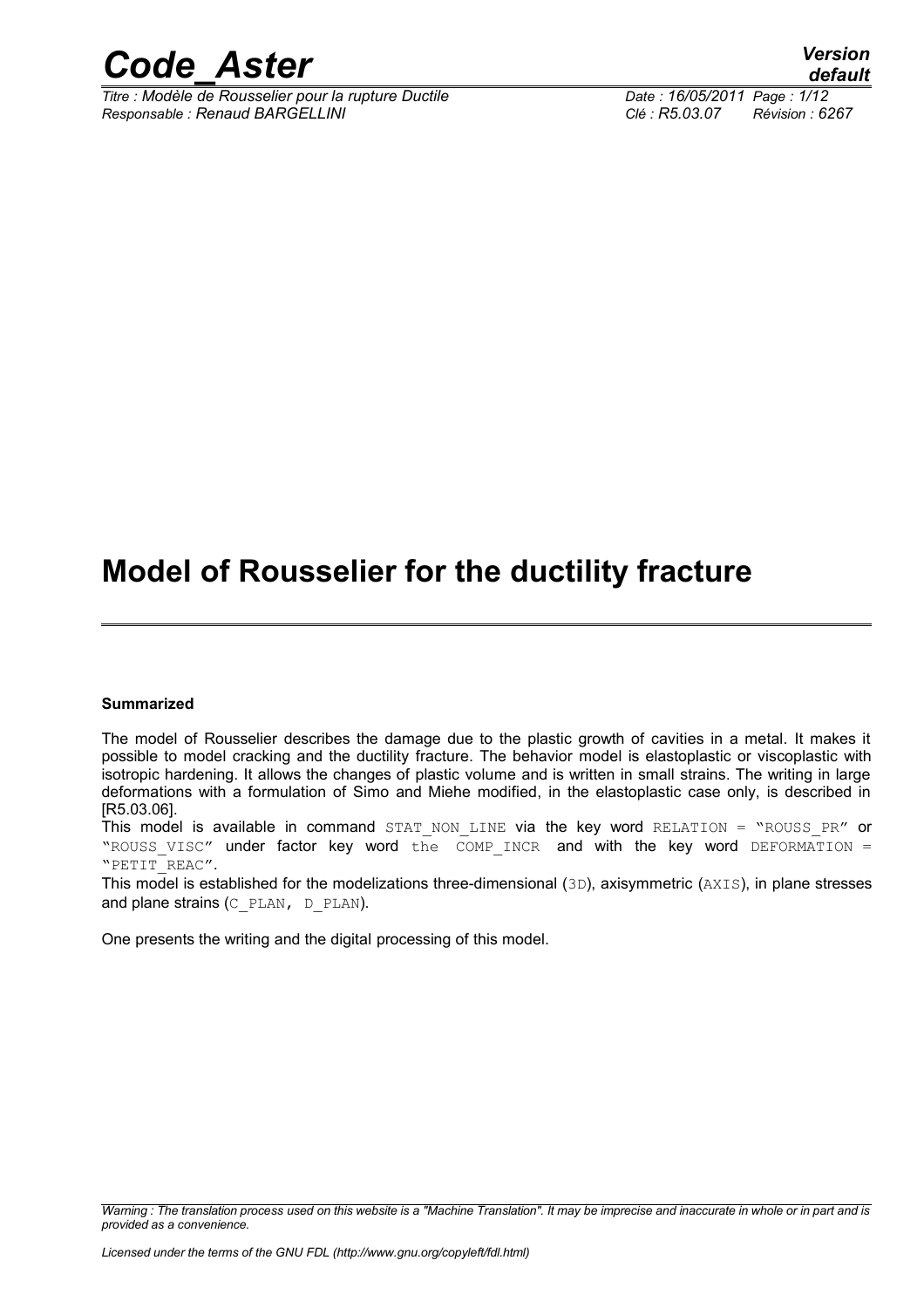*Titre : Modèle de Rousselier pour la rupture Ductile <i>Date : 16/05/2014 Date : 16/05/2011 Page : 2014 Page : 2014 Page : Page : 2014 <i>Page : 2014 Page : 2014 Page : 2014 Page : 2014 Page : 2014 Page Responsable : Renaud BARGELLINI Clé : R5.03.07 Révision : 6267*

#### **Contents**

*Warning : The translation process used on this website is a "Machine Translation". It may be imprecise and inaccurate in whole or in part and is provided as a convenience.*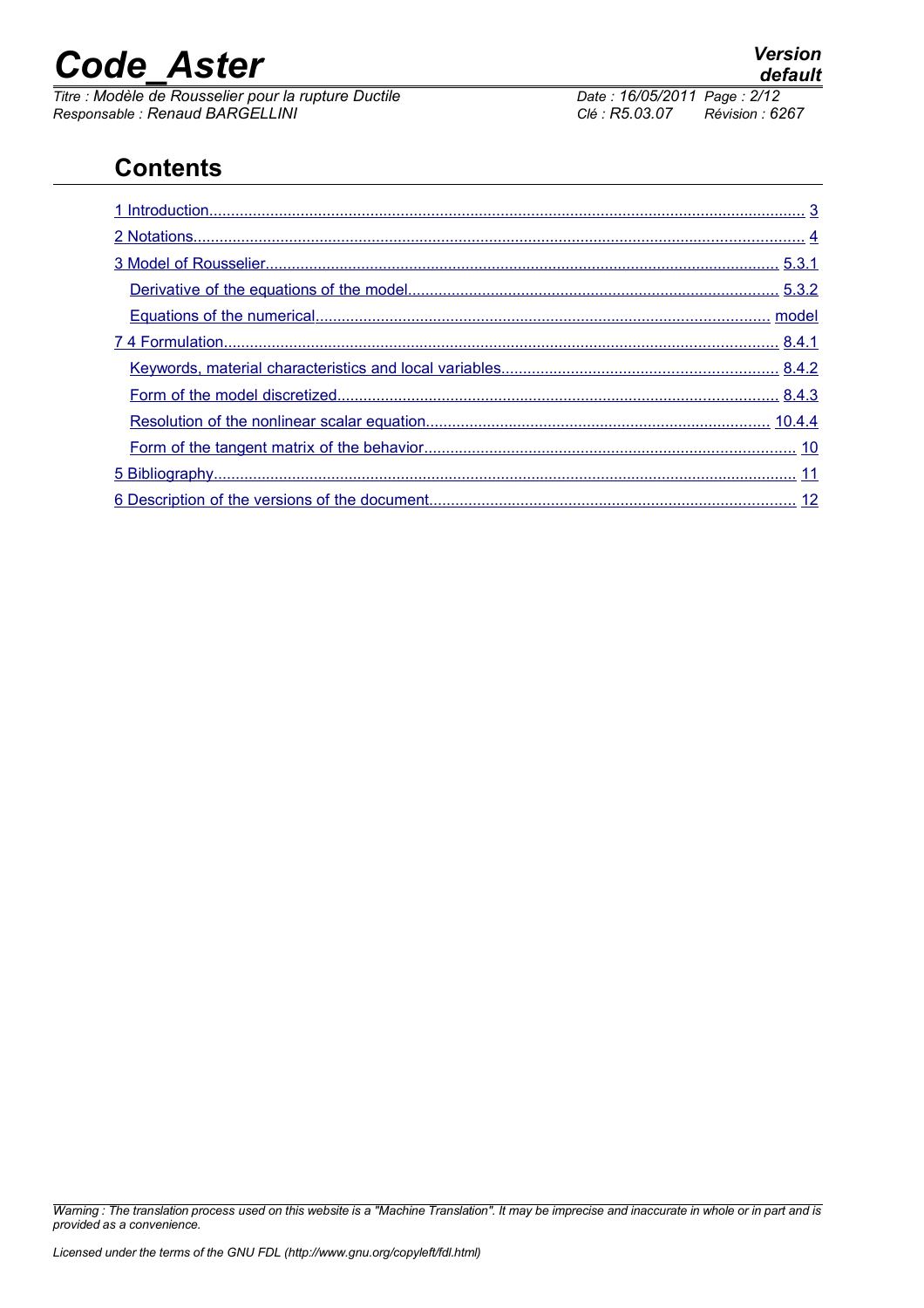*Titre : Modèle de Rousselier pour la rupture Ductile Date : 16/05/2011 Page : 3/12 Responsable : Renaud BARGELLINI Clé : R5.03.07 Révision : 6267*

#### **1 Introduction**

<span id="page-2-0"></span>the mechanisms at the origin of the ductility fracture of metals are associated with the development of cavities within the material. Three phases are generally distinguished:

germination: it is starting or nucleation the cavities, into cubes sites which correspond preferentially to the particles of second phase present in the material,

growth: it is the phase which corresponds to the development itself of the cavities, controlled primarily by the yielding of the metal matrix which surrounds these cavities,

coalescence: it is the phase which corresponds to the localization of the strain between the cavities to create macroscopic cracks.

The model of Rousselier [bib1], [bib2], [bib3] presented here is based on microstructural assumptions which introduces a microstructure made up of cavities and of a matrix whose elastic strain negligible are compared with plastic strains. In this case, and in the absence of nucleation of new cavities, porosity  $\overline{f}$ , definite like the relationship between the volume of the cavity  $\overline{V}^c$  and the total volume *V* of representative ground volume, is directly connected to the macroscopic plastic strain by:

$$
\frac{\rho_0}{\rho} = \frac{1 - f_0}{1 - f} \text{ with } f = \frac{V^c}{V} \Leftrightarrow f = (1 - f) \text{ tr } \dot{\boldsymbol{\varepsilon}}^p
$$
 1-1

where  $\,f_{\,0}\,$  indicates initial porosity,  $\,\rho_{_{o}}$  and  $\,\rho_{\,}\,$  are respectively the density in the configurations initial and current (one takes in the continuation  $\rho_{_o}{=}1$  ) and  $|{\dot\varepsilon}^{\scriptscriptstyle p}|$  the plastic strain rate of total volume *V* .

The construction of the model rests on a thermodynamic and phenomenologic analysis which brings to write the plastic *potential F* in the following form:

$$
F(\tau, p, f) = \tau_{eq} + \sigma_1 D_1 f \exp\left(\frac{\tau_m}{\sigma_1}\right) - R(p) \qquad \text{Eq 1-2}
$$

where  $\tau = \frac{\sigma}{\rho}$  is the stress of Kirchhoff,  $\sigma$  is the stress of Cauchy, R isotropic hardening function of the cumulated plastic strain  $p$  ,  $\sigma_{1}$  and  $D_{1}$  the parameters of the material. The presence in the plastic potential of the hydrostatic stress  $\tau_m^-$  authorizes the changes of plastic volume.

In the event of nucleation of new cavities, one considers that the voluminal fraction created is proportional to the cumulated plastic strain. It is thus enough to replace f by  $f + A_n p$  in the equations of the model.  $\,A_{n}\,$  is a parameter of the material. The equation [éq 1-1] is not modified.

In the viscoplastic case, one writes the viscoplastic *potential*  $F^{\nu p}$  like a function of the plastic potential *F* :

$$
F^{\nu p} = \Lambda (F, p, f)
$$

One will consider only the typical case such as:

$$
\dot{p} = \frac{\partial \Lambda}{\partial F} = \dot{\varepsilon}_0 \left[ sh \left( \frac{F}{\sigma_0} \right) \right]^m
$$

which is reduced to a function power (model of the type Norton) when two parameters of the material  $\dot{\varepsilon}_0$  and  $\sigma_0$  is very large.

Thereafter, one presents the behavior models of the model of Rousselier and his numerical integration.

*Warning : The translation process used on this website is a "Machine Translation". It may be imprecise and inaccurate in whole or in part and is provided as a convenience.*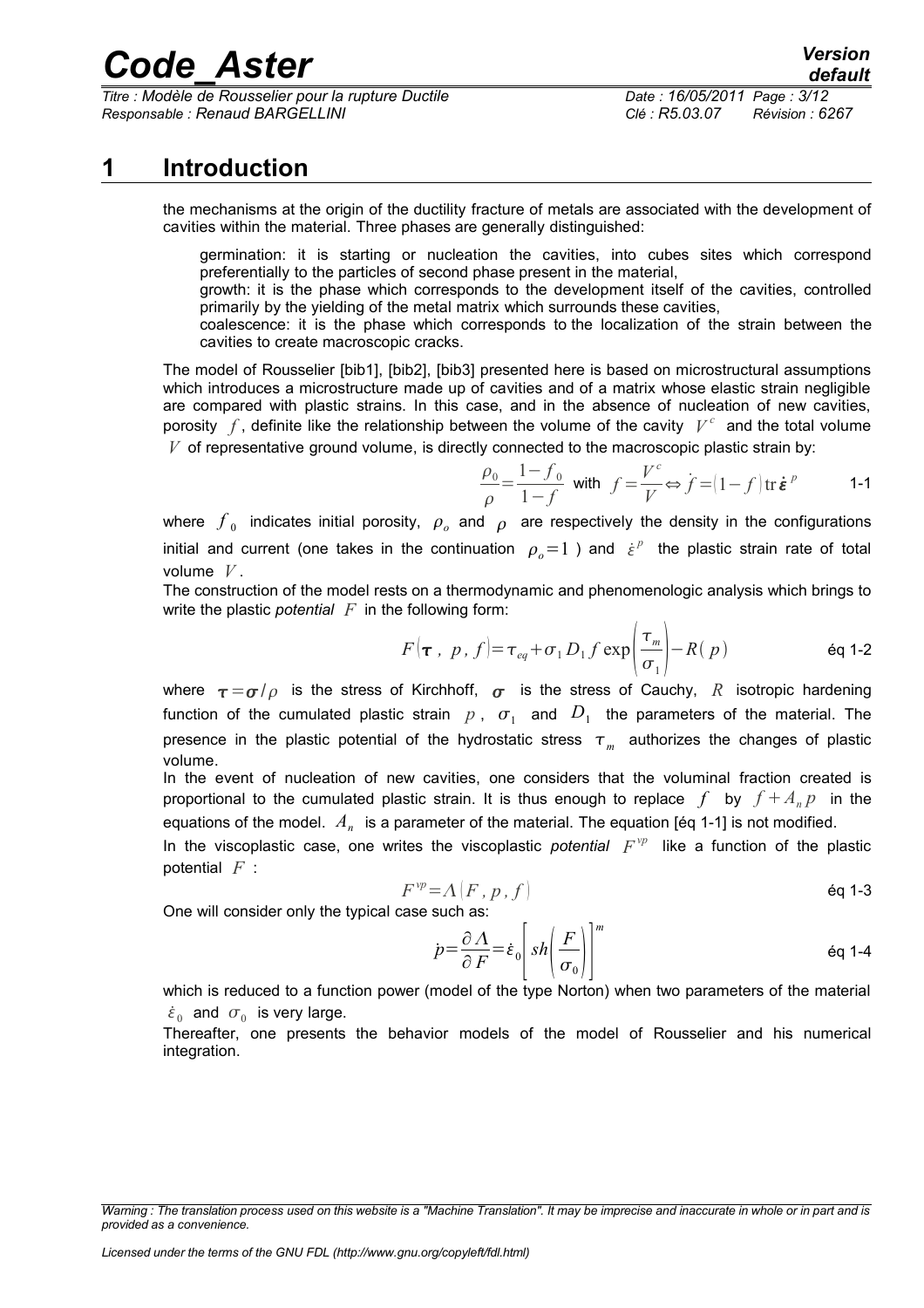$\overline{T}$ itre : Modèle de Rousselier pour la rupture Ductile *Responsable : Renaud BARGELLINI Clé : R5.03.07 Révision : 6267*

#### **2 Notations**

<span id="page-3-0"></span>One will note by:

| Id                        | tensor second-order identity                                                                                            |  |
|---------------------------|-------------------------------------------------------------------------------------------------------------------------|--|
| $\mathbf{I}$              | tensor identity of the fourth order                                                                                     |  |
| $tr\mathbf{A}$            | traces second-order tensor A                                                                                            |  |
| $\tilde{\mathbf{A}}$      | left deviatoric the tensor A definite by $\tilde{A} = A - (\frac{1}{3} tr A) Id$                                        |  |
| $A_{m}$                   | hydrostatic part of the tensor A definite by $A_m = \frac{\text{tr } \mathbf{A}}{2}$                                    |  |
| $A_{eq}$                  | equivalent value of von Mises defined by $A_{eq} = \sqrt{\frac{3}{2}\tilde{A}} \cdot \tilde{A}$                         |  |
|                           | doubly contracted product: $\mathbf{A} : \mathbf{B} = \sum A_{ij} B_{ij} = \text{tr}(\mathbf{A} \mathbf{B}^{\text{T}})$ |  |
| $\otimes$                 | tensor product: $(\mathbf{A} \otimes \mathbf{B})_{ijkl} = A_{ij} B_{kl}$                                                |  |
| $\lambda, \mu, E, \nu, K$ | moduli of the isotropic elasticity                                                                                      |  |
| $\dot{p}$                 | equivalent plastic strainrate $p=\sqrt{\frac{2}{3}}\tilde{\xi}^p:\tilde{\xi}^p$                                         |  |

In addition, in the frame of a discretization in time, all the quantities *Q* evaluated at previous time are subscripted by  $-$ , the quantities evaluated at time  $t = t<sup>-</sup> + \Delta t$  are not subscripted and the increments are indicated par.  $\Delta$  One has as follows:

$$
Q = Q + \Delta Q
$$

The numerical resolution is carried out by one  $\theta$  - method, with  $0 < \theta < 1$ . For all the quantities, one defines:

$$
Q^{\theta} = Q^{\dagger} + \theta \Delta Q
$$

*Warning : The translation process used on this website is a "Machine Translation". It may be imprecise and inaccurate in whole or in part and is provided as a convenience.*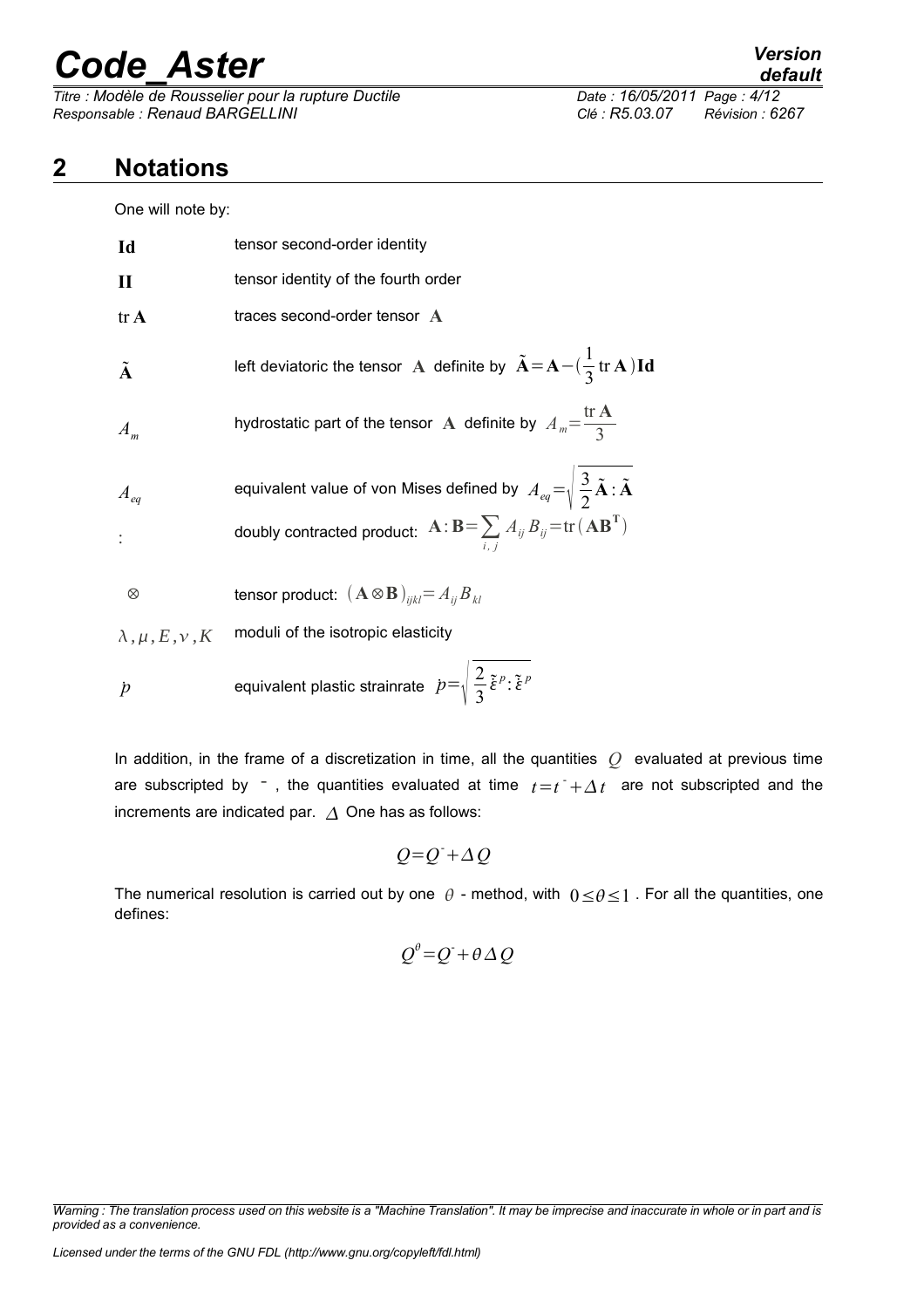*Titre : Modèle de Rousselier pour la rupture Ductile Date : 16/05/2011 Page : 5/12 Responsable : Renaud BARGELLINI Clé : R5.03.07 Révision : 6267*

*default*

#### **3 Model of Rousselier**

<span id="page-4-1"></span><span id="page-4-0"></span>We now describe derivative of the equations of the model of Rousselier presented in introduction.

#### **3.1 Derivative of the equations of the model**

One supposes that the specific free energy breaks up into three parts: a hyper elastic part which depends only on the elastic strain, a part related to the mechanism of hardening and a part related to the damage:

$$
\Phi\big(\boldsymbol{\varepsilon}^{\mathbf{e}},\ p\,,f\big) = \Phi^e\big(\boldsymbol{\varepsilon}^{\mathbf{e}}\big) + \Phi^p\big(\,p\big) + \Phi^f\big(f\,\big) \tag{6q 3.1-1}
$$

the inequality of Clausius-Duhem is written (one does not consider the thermal part):

 $\mathcal{L}$ 

$$
\boldsymbol{\tau} \cdot \boldsymbol{\dot{\epsilon}} - \boldsymbol{\dot{\phi}} \ge 0 \tag{6q 3.1-2}
$$

statement in which  $\dot{\boldsymbol{\varepsilon}} = \dot{\boldsymbol{\varepsilon}}^e + \dot{\boldsymbol{\varepsilon}}^p$  strain rate represents.

Dissipation is still written:

$$
\left(\boldsymbol{\tau} - \frac{\partial \boldsymbol{\Phi}}{\partial \boldsymbol{\varepsilon}}\right) : \dot{\boldsymbol{\varepsilon}}^e + \boldsymbol{\tau} : \dot{\boldsymbol{\varepsilon}}^p - \frac{\partial \boldsymbol{\Phi}}{\partial p} p - \frac{\partial \boldsymbol{\Phi}}{\partial f} \dot{f} \ge 0 \qquad \text{Eq 3.1-3}
$$

the second principle of the thermodynamics then requires the following statement for the elastic relation stress-strain:

$$
\tau = \frac{\partial \Phi}{\partial \varepsilon^e}
$$
 eq 3.1-4

One defines the thermodynamic forces associated with the elastic strain, the cumulated plastic strain and porosity in accordance with the frame of the generalized standard materials:

$$
\boldsymbol{\tau} \left( \boldsymbol{\varepsilon}^e \right) = \frac{\partial \boldsymbol{\Phi}}{\partial \boldsymbol{\varepsilon}^e}
$$

$$
A(p) = \frac{\partial \Phi}{\partial p}
$$
 eq 3.1-6

$$
B(f) = \frac{\partial \Phi}{\partial f}
$$
 eq 3.1-7

It remains then for dissipation:

$$
\boldsymbol{\tau} \cdot \dot{\boldsymbol{\varepsilon}}^p - A \, \dot{p} \, - B \, \dot{f} \ge 0 \tag{6q 3.1-8}
$$

the principle of maximum dissipation applied starting from the viscoplastic *potential*  $F^{\text{vp}}(\bm{\tau},\!{\text{A,B}})$ makes it possible to deduce the laws of evolution from them from the plastic strain, of the cumulated plastic strain and of porosity, that is to say:

$$
\dot{\boldsymbol{\varepsilon}}^p = \frac{\partial F^{\nu p}}{\partial \boldsymbol{\tau}}
$$

*Warning : The translation process used on this website is a "Machine Translation". It may be imprecise and inaccurate in whole or in part and is provided as a convenience.*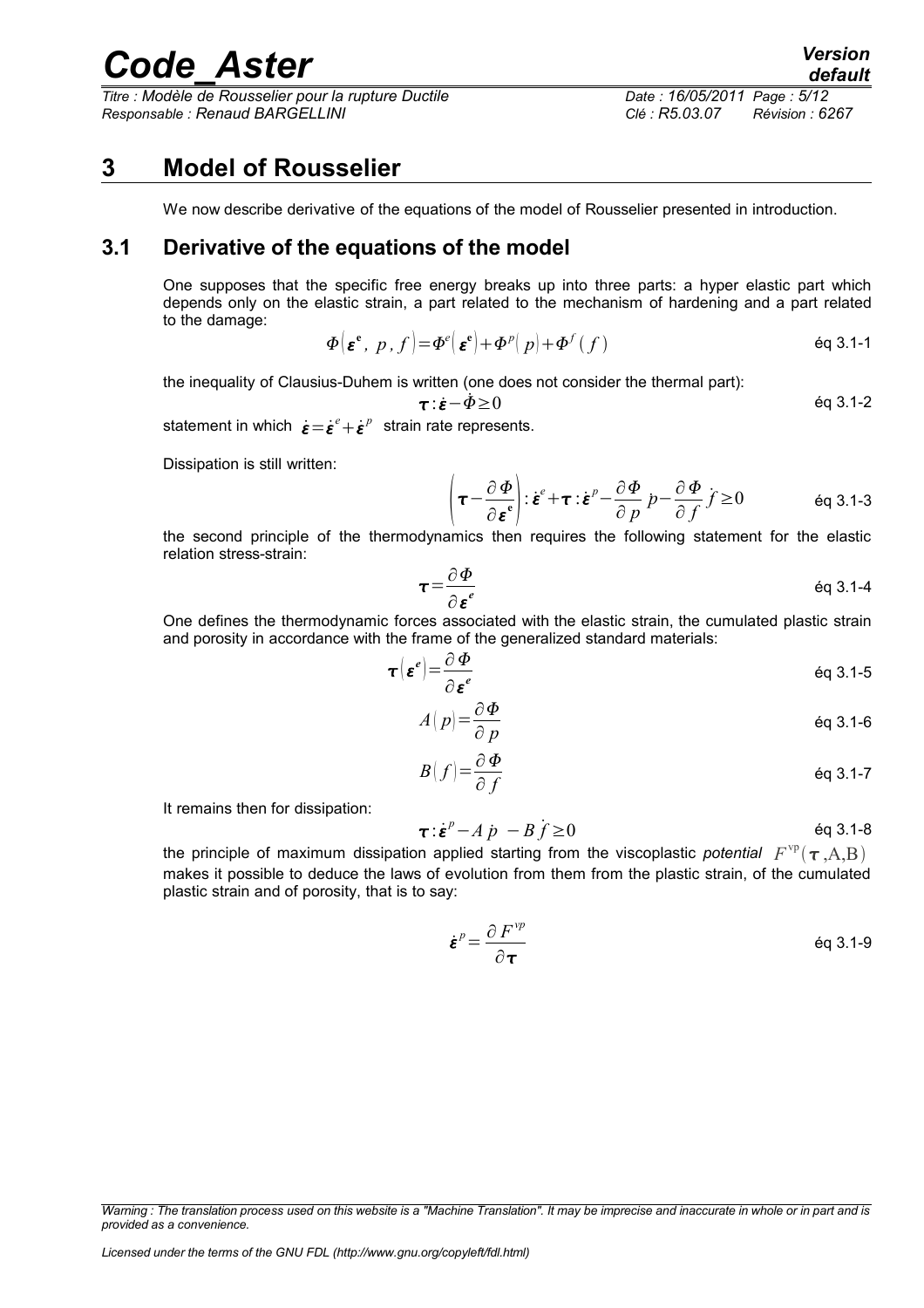*Titre : Modèle de Rousselier pour la rupture Ductile Date : 16/05/2011 Page : 6/12 Responsable : Renaud BARGELLINI Clé : R5.03.07 Révision : 6267*

*default*

$$
\dot{p} = -\frac{\partial F^{\nu p}}{\partial A} \qquad \qquad \text{Eq 3.1-10}
$$

$$
\dot{f} = -\frac{\partial F^{\nu p}}{\partial B} \tag{6q 3.1-11}
$$

One supposes that  $F^{\text{vp}}(\tau, A, B)$  is a function of the plastic *potential*  $F(\tau, A, B)$  and that this last breaks up into two terms depending respectively on the second invariant on  $\tau$  coupled to A and of the first invariant on  $\tau$  coupled to  $B$ :

$$
F^{\nu p} = \Lambda(F) = \Lambda\Big(F_{\nu M}\Big(\tau_{eq}, A\Big) + F_m\Big(\tau_m, B\Big)\Big) \tag{6q 3.1-12}
$$

Per assumption, the first term breaks up in an additive way like the potential of von Mises:

$$
F_{\nu M}(\tau_{eq}, A) = \tau_{eq} - A(p) - R_0 = \tau_{eq} - R(p)
$$
éq 3.1-13  
not to obtain result commonplace, the decomposition of the second term must be multiplicative:

$$
F_m(\tau_m, B) = g(\tau_m) h(B)
$$
\nEq 3.1-14

Taking into account the equation [éq 1-1], the laws of evolution for  $tr\ \dot{\bm{\epsilon}}^p$  and  $\dot{f}$  leads to the equality:

$$
\frac{g'(\tau_m)}{g(\tau_m)} = \left(\frac{-1}{1-f}\right) \frac{h'[B(f)]}{h[B(f)]}
$$
\nEq the 3.1-15

two members of this equation are functions of the two independent variables  $\tau_{_{m}}$  and  $\,f$  , therefore it is equal to a constant of dimension the reverse of a stress, it is the parameter of the material  $~1/\sigma_{_1}$  . The parameter without dimension  $|D_1|$  appears in the integration of  $|g|'/|g|$  :

$$
g\left(\tau_m\right) = D_1 \sigma_1 \exp\left(\frac{\tau_m}{\sigma_1}\right) \tag{6q 3.1-16}
$$

the function  $\ B(f)$  and the function reverses  $\ f\!=\!h_1(B)$  are unknown. The most natural choice simplest and is to take  $h_1 \equiv h$ , which gives:

$$
h(B) \equiv h_1(B) = f \qquad \qquad \text{Eq 3.1-17}
$$

$$
h^{'}|B| = \frac{df}{dB} = -\frac{1}{\sigma_1} f(1 - f)
$$

the plastic potential is written finally:

$$
F = \tau_{eq} + \sigma_1 D_1 f \exp\left(\frac{\tau_m}{\sigma_1}\right) - R(p) \tag{6q 3.1-19}
$$

the law of evolution for  $\dot{p}$  gives:

$$
p = \frac{d \Lambda(F)}{dF} = V(F)
$$
 eq 3.1-20

the function  $V(F)$  defines the viscosity of the material. One will consider only the typical case such as:

$$
V(F) = \varepsilon_0 \left[ sh \left( \frac{F}{\sigma_0} \right) \right]^m
$$

which is reduced to a function power (model of the type Norton) when two parameters of the material  $\varepsilon_{_0}$  and  $\, \sigma_{_0} \,$  is very large. Conversely one a:

$$
F - S(p) = 0 \tag{6q 3.1-22}
$$

*Warning : The translation process used on this website is a "Machine Translation". It may be imprecise and inaccurate in whole or in part and is provided as a convenience.*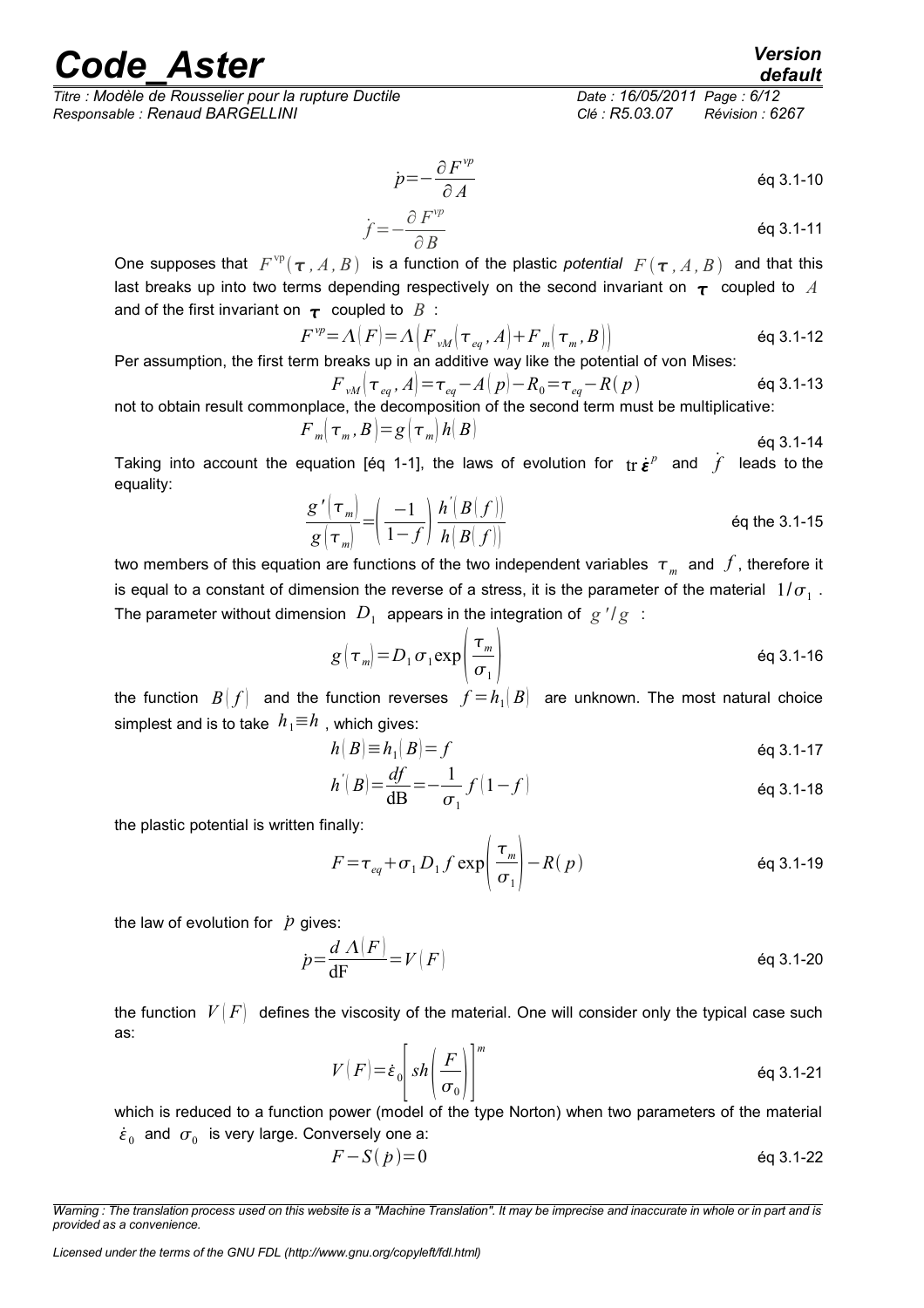*Titre : Modèle de Rousselier pour la rupture Ductile Date : 16/05/2011 Page : 7/12 Responsable : Renaud BARGELLINI Clé : R5.03.07 Révision : 6267*

$$
S(\dot{p}) = \sigma_0 sh^{-1} \left[ \left( \frac{\dot{p}}{\dot{\epsilon}_0} \right)^{\frac{1}{m}} \right]
$$
 eq 3.1-23

In the case of plasticity independent of time, the preceding equation becomes  $F=0$  (criterion or threshold of plasticity) and  $\dot{p}$  is given by the equation of consistency  $\dot{F}=0$  if  $F=0$  and  $\dot{p}=0$  if  $F<0$ .

The equations of the model are now completely defined, in the case without nucleation of new cavities. In the event of nucleation of new cavities, one considers that the voluminal fraction created is proportional to the cumulated plastic strain. It is thus enough to replace  $f$  by  $f + A_n p$  in the equations of the model.  $\,A_{n}\,$  is a parameter of the material. The equation [éq 1-1] is not modified.

#### **3.2 Equations of the model**

<span id="page-6-0"></span>One summarizes the equations of the model deduced from the thermodynamic and phenomenologic analysis which precedes:

$$
\Phi_{vp} = \tau_{eq} + \sigma_1 D_1 \left( f + A_n p \right) \exp \left( \frac{\tau_m}{\sigma_1} \right) - R \left( p \right) - \sigma_0 s h^{-1} \left( \left( \frac{\dot{p}}{\dot{\epsilon}_0} \right)^{\frac{1}{m}} \right) = 0 \qquad \text{6q 3.2-1}
$$

$$
\boldsymbol{\tau} = \frac{\boldsymbol{\sigma}}{\rho} = [\lambda (\mathbf{Id} \otimes \mathbf{Id}) + 2 \mu \mathbf{II}]. \boldsymbol{\varepsilon}^e
$$

$$
\rho = \frac{1 - f - A_n p}{1 - f_0}
$$
 \n $\text{eq } 3.2-3$ 

$$
\tilde{\boldsymbol{\varepsilon}}^p = p \frac{3\tilde{\boldsymbol{\sigma}}}{2\sigma_{eq}} = p \frac{3\tilde{\boldsymbol{\tau}}}{2\tau_{eq}}
$$

$$
tr \mathbf{\dot{\varepsilon}}^p = \dot{p} \, D_1 \big( f + A_n \, p \big) \exp \bigg( \frac{\tau_m}{\sigma_1} \bigg) \tag{6q 3.2-5}
$$

$$
\dot{f} = A_1 (1 - f) tr \dot{\boldsymbol{\epsilon}}^p
$$

with  $A_1=1$ , this parameter being introduced only for numerical reasons.

*Warning : The translation process used on this website is a "Machine Translation". It may be imprecise and inaccurate in whole or in part and is provided as a convenience.*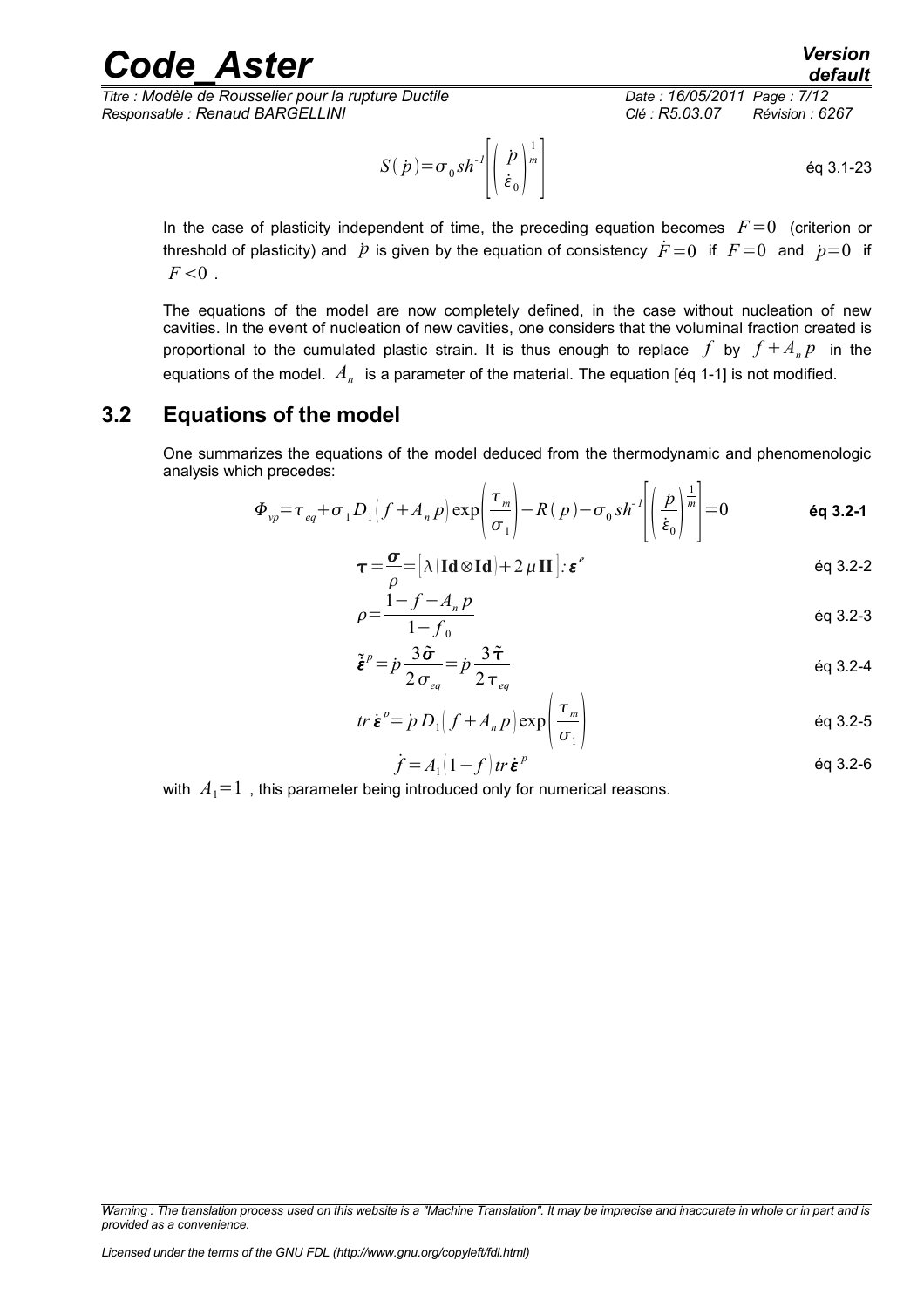*Titre : Modèle de Rousselier pour la rupture Ductile Date : 16/05/2011 Page : 8/12 Responsable : Renaud BARGELLINI Clé : R5.03.07 Révision : 6267*

#### <span id="page-7-2"></span>**4 Numerical formulation**

#### **4.1 Keywords, material characteristics and local variables**

<span id="page-7-1"></span>For the foreseeable applications, the model was established under two distinct keywords: "ROUSS\_PR `for the model plastic with nucleation of cavities or "ROUSS\_VISC `for the model viscoplastic without nucleation. That allows D" to avoid useless numerical computations. The corresponding simplified equations are obtained starting from the general equations while posing respectively  $\sigma_0=0$  or  $A_n=0$ .

L" together of the parameters of the model is provided under the key keys factors "ROUSSELIER `or "ROUSSELIER FO `and "TENSION `(to define curve of tension) of the command DEFI MATERIAU ([U4.43.01]). The parameters of the viscoplastic model ( $\sigma_0$ ,  $\dot{\epsilon}_0$  and  $m$ ) are provided by the key word "VISC\_SINH `.

The local variables produced in *Code\_Aster* are:

V1, cumulated plastic strain *p* , V2, porosity *f* , V3 with V8, the elastic strain tensor  $\varepsilon^e$ , V9, L" indicating of plasticity (0 if the last calculated increment is elastic, 1 if regular plastic solution, 2 if singular plastic solution).

We now present L" numerical integration of the constitutive law and give L" form of the tangent matrix (options FULL\_MECA and RIGI\_MECA\_TANG).

#### **4.2 Form of the model discretized**

<span id="page-7-0"></span>the numerical resolution is carried out by one  $\theta$  - method, with  $0 \le \theta \le 1$ , and in an incremental way. For all the quantities *Q* , one defines:

$$
Q=Q^{+}+ \Delta Q
$$
  

$$
Q^{\theta}=Q^{+}+\theta \Delta Q
$$

The incremental writing requires the taking into account of the possible variation of the properties material (of the fact, for example, of a change of temperature during time step). Resourcefulness" equations discretized is:

$$
\tilde{\tau}^{\theta} = 2 \mu \theta \Delta \tilde{\boldsymbol{\varepsilon}}^{\theta} + \frac{2 \mu \theta + (1 - \theta) 2 \mu}{2 \mu} \tilde{\boldsymbol{\tau}} = 2 \mu \theta \left( \Delta \tilde{\boldsymbol{\varepsilon}} - \Delta \tilde{\boldsymbol{\varepsilon}}^{\rho} \right) + \frac{2 \mu \theta + (1 - \theta) 2 \mu}{2 \mu} \tilde{\boldsymbol{\tau}}^{\theta} \qquad \text{eq 4.2-1}
$$

$$
\tau_m^{\theta} = K \theta \operatorname{tr} \Delta \boldsymbol{\varepsilon}^e + \frac{3K * \theta + (1 - \theta)3K}{3K} \tau_m^{\cdot} = K \theta \Big( \operatorname{tr} \Delta \boldsymbol{\varepsilon} - \operatorname{tr} \Delta \boldsymbol{\varepsilon}^p \Big) \frac{3K * \theta + (1 - \theta)3K}{3K} \tau_m^{\cdot} \qquad \text{Eq 4.2-2}
$$

$$
\Delta \tilde{\boldsymbol{\varepsilon}}^p = \Delta p \frac{3 \tilde{\boldsymbol{\tau}}^{\theta}}{2 \tau_{eq}^{\theta}}
$$
 \t\t\t\acute{e}q 4.2-3

$$
\text{tr }\Delta \boldsymbol{\varepsilon}^{p} = \Delta p D_{1} \Big( f^{\theta} + A_{n} p^{\theta} \Big) \exp \Bigg( \frac{\tau_{m}^{\theta}}{\sigma_{1}} \Bigg)
$$
\n
$$
\text{Eq 4.2-4}
$$

$$
\Delta f = A_1 \left( 1 - f^{\theta} \right) \text{tr} \, \Delta \, \boldsymbol{\varepsilon}^p
$$

$$
\Phi_{vp}^{\theta} = \tau_{eq}^{\theta} + \sigma_1 D_1 \Big(f^{\theta} + A_n p^{\theta}\Big) \exp\Bigg(\frac{\tau_m^{\theta}}{\sigma_1}\Bigg) - R\Big(p^{\theta}\Big) - \sigma_0 s h^{-1} \Bigg(\Bigg(\frac{\Delta p}{\dot{\varepsilon}_0 \Delta t}\Bigg)^{\frac{1}{m}}\Bigg) = 0 \qquad \text{6q 4.2-6}
$$

*Warning : The translation process used on this website is a "Machine Translation". It may be imprecise and inaccurate in whole or in part and is provided as a convenience.*

*Licensed under the terms of the GNU FDL (http://www.gnu.org/copyleft/fdl.html)*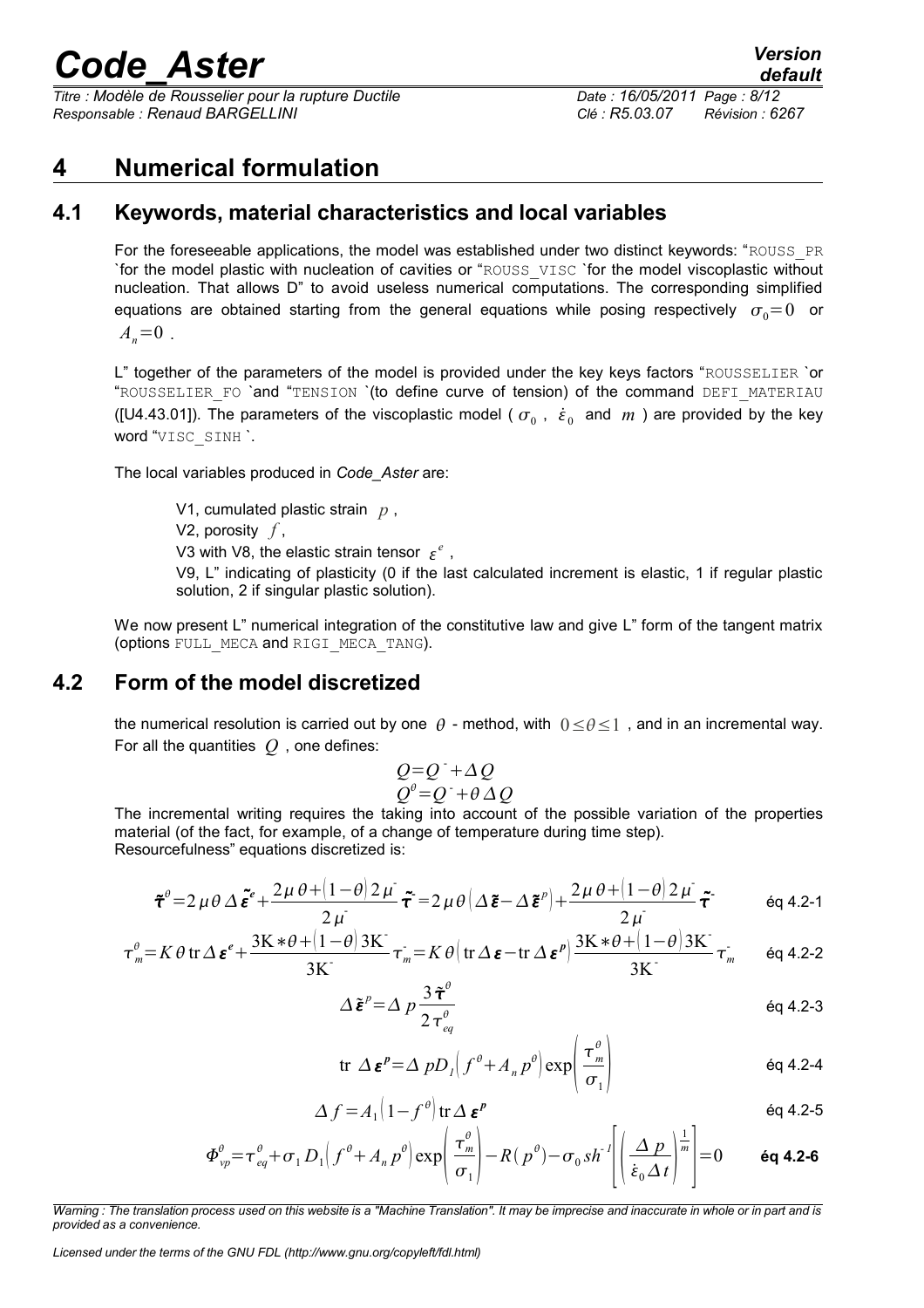| <b>Code Aster</b>                                    | <b>Version</b><br>default   |
|------------------------------------------------------|-----------------------------|
| Titre : Modèle de Rousselier pour la rupture Ductile | Date: 16/05/2011 Page: 9/12 |

*Responsable : Renaud BARGELLINI Clé : R5.03.07 Révision : 6267*

This system is reduced to the solution of only one equation scalar for the unknown  $\Delta f$ , knowing  $\varDelta\,\varepsilon$  ,  $\varDelta\,t$  and the quantities  $|Q^+|$ . It is noted that  $|\rho|$  does not intervene in the algorithm, on the other hand it will intervene in the computation of the coherent tangent matrix. One calculates successively:

$$
\tau_m^{\theta} = \frac{3K * \theta + (1 - \theta)3K}{3K} \tau_m + K \theta \left( \text{tr } \Delta \varepsilon - \frac{\Delta f}{A_1 (1 - f^{\theta})} \right) \tag{6q 4.2-7}
$$

 $\Delta p$  is the positive root of the quadratic equation:

$$
A_n \theta \left(\Delta p\right)^2 + \left(f^\theta + A_n p^{-1}\right) \Delta p - \frac{\Delta f}{A_1 \left(1 - f^\theta\right)} \frac{1}{D_1 \exp\left(\tau_m^\theta / \sigma_1\right)} = 0
$$

$$
\tilde{\tau}^{\theta} = \left(1 - \frac{3 \mu \theta \Delta p}{\left[\frac{2 \mu \theta + (1 - \theta) 2 \mu}{2 \mu} \tilde{\tau} + 2 \mu \theta \Delta \tilde{\epsilon}\right]_{eq}}\right) \left(\frac{2 \mu \theta + (1 - \theta) 2 \mu}{2 \mu} \tilde{\tau} + 2 \mu \theta \Delta \tilde{\epsilon}\right)
$$
eq 4.2-9

$$
\tau_{eq}^{\theta} = \left[ \frac{2\mu\theta + (1-\theta)2\mu}{2\mu} \tilde{\tau} + 2\mu\theta\Delta\tilde{\epsilon} \right]_{eq} - 3\mu\theta\Delta p
$$
 eq 4.2-10

the scalar equation for  $\varDelta f\;$  is the equation [éq 4.2-6]  $\varPhi^\theta_{vp} {=} 0\,$  .

#### **Notice 1** :

 $\bm{\mathsf{A}}$ s  $\bm{\mathsf{\Delta}}$   $f$   $\bm{\mathsf{\hat{s}}}$  very weak in most of structure, it would be preferable to use  $\bm{\mathsf{\Delta}}$   $p$   $\bm{\mathsf{\hat{a}}}$  as principal *unknown. But in this case it is not possible to be brought back to a scalar equation, which makes more difficult the use of a method of the Newton type. It is also one of the reasons why the equations* [éq 1-1]*,* [éq 3.2-6] and [éq 4.2-5] *were not modified by the introduction of the nucleation of the cavities.*

#### **Notice 2** :

*The equation* [éq 3.2-6] *can be integrated exactly:*  tr  $\varepsilon^p = \frac{1}{4}$  $\frac{1}{A_1}$ ln $\left(-\frac{1}{A_1}\right)$  $1-f_0$  $\overline{1-f}$ *from where:* -

$$
\operatorname{tr}\Delta\varepsilon^{p}=\frac{1}{A_{1}\theta}\ln\left(\frac{1-f}{1-f^{\theta}}\right)
$$

As the numerical parameter  $\,A_1^{}\,$  can be modified in a discontinuous way, the derived form [éq 4.2-5] *was preserved, including in the computation of the coherent tangent matrix. If the* use of the parameter  $\,A_1^{}\,$  were to be abandoned in a later version, it would be necessary to *consider the use of the integrated form.*

#### **Notice 3** :

The integrated form  $\varPhi^\theta_{vp} {=} 0$  is used, including in plasticity instead of the relation of *consistency*  $F=0$  which gives  $p$ . The coherent tangent matrix is calculated with this *integrated form.*

*Warning : The translation process used on this website is a "Machine Translation". It may be imprecise and inaccurate in whole or in part and is provided as a convenience.*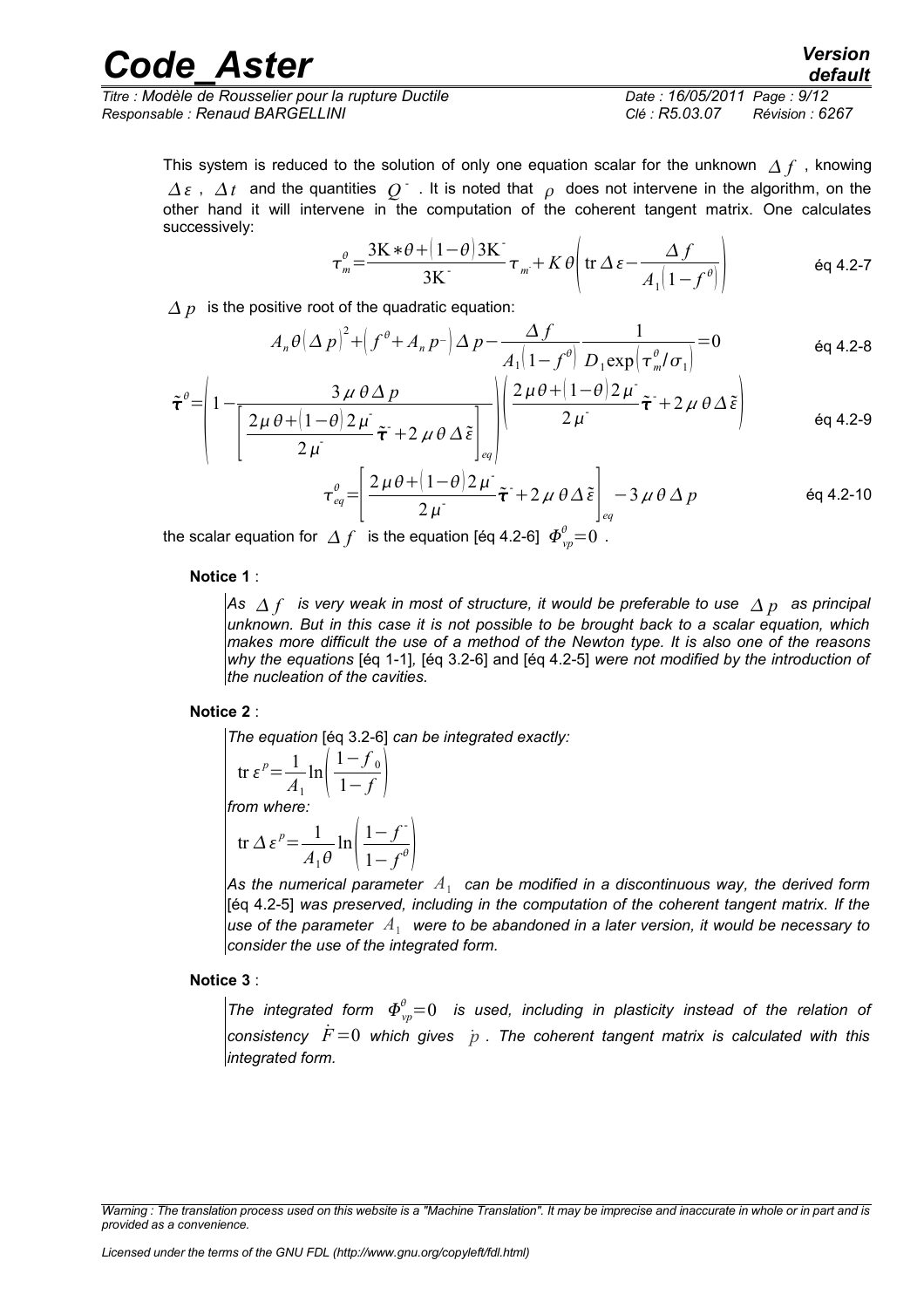*Titre : Modèle de Rousselier pour la rupture Ductile Date : 16/05/2011 Page : 10/12 Responsable : Renaud BARGELLINI Clé : R5.03.07 Révision : 6267*

*default*

#### **4.3 Resolution of the nonlinear scalar equation**

<span id="page-9-1"></span>the resolution of the equation  $\varPhi^\theta_{vp}[\varDelta\, f]\!=\!0\;$  is carried out by an algorithm of Newton on terminals controlled in routine LCROUS.  $\varPhi^\theta_{vp}(\varDelta\,f)$  and its derivative compared to  $\varDelta\,f$  are calculated in routine RSLPHI called by LCROUS. The initial values of the limits are:

• lower limit:  $\Delta f_{1}=0$  since  $\Phi^{\theta}_{vp}(0)<0$  (it was checked as a preliminary that the elastic branch (negative threshold) is not solution),

• higher limit:  $\Delta f$ <sub>2</sub> as  $\Phi_{vp}^{\theta}(0)$  > 0 sought by dichotomy between 0 and  $1-f^-$  (first value for this

search: 
$$
\frac{1-f}{2}
$$
 ).

The algorithm of Newton begins with the value  $\Delta f = 0$ . Whatever the value found for  $\Delta f$  one thus notes for the continuation that the function  $\varPhi^\theta_{vp}(\Delta\,f)$  and its derivative compared to  $\,\Delta\,f\,$  are

at least calculated for 
$$
\Delta f = 0
$$
 and  $\frac{1 - f^2}{2}$ 

The developments carried out to improve convergence and the robustness of the algorithm are described in [bib5].

.

#### **4.4 Form of the tangent matrix of the behavior**

<span id="page-9-0"></span>One gives the form of the tangent matrix here (option FULL MECA during iterations of Newton, option RIGI\_MECA\_TANG for the first iteration).

For the option RIGI\_MECA\_TANG, the tangent operator are the same one as that which connects  $\epsilon^e$ to  $\sigma$  in [éq 3.2-2].

For the option FULL MECA, the tangent matrix are obtained by linearizing the system of equations which governs the constitutive law: [éq 4.2-1] with [éq 4.2-6]. It is thus about a coherent tangent *matrix*.

To simplify the statements, one notes in this paragraph [§4.5]:  $Q$  for  $Q^{\theta}$  , quantities all being expressed at time  $t^{\theta}{=}\overline{t^{\texttt{i}}}+\theta\hspace{0.05cm}\Delta\hspace{0.05cm}t\hspace{0.05cm}$  . The coherent tangent matrix is:

$$
\frac{\delta \sigma}{\delta \epsilon} = \rho \left[ a_3 \mathbf{II} + \mathbf{Id} \otimes \left( \frac{a_1 - a_3}{3} \mathbf{Id} + a_2 \tilde{\boldsymbol{\tau}} \right) + \tilde{\boldsymbol{\tau}} \otimes \left( a_4 \tilde{\boldsymbol{\tau}} + \frac{a_5}{3} \mathbf{Id} \right) + \boldsymbol{\tau} \otimes \left( y_4 \left( \frac{a_1}{3K} - 1 \right) \mathbf{Id} + \frac{y_5}{K} \tilde{\boldsymbol{\tau}} \right) \right] \tag{6q 4.4-1}
$$

This operator is calculated in routine RSLJPL. The coefficients are calculated as follows:

$$
a_1 = 3K + y_1 K \tau_{eq}(z_7 + z_2 \theta \Delta p)
$$

$$
a_2 = \mu(y_1 + y_3)\sigma_1
$$

$$
a_3 = \frac{2 \mu \tau_{eq}}{z_5}
$$

$$
a_4 = 3\mu y_2 x_2 \qquad \qquad \text{Eq 4.4-5}
$$

$$
a_5 = 3 \mu y_1 \sigma_1 \tag{60.4.4-6}
$$

$$
a_6 = 3 \mu K \theta \Delta p - a_2 \tau_{eq} \sigma_1
$$
  
\n
$$
3 K z_6 z_1 (f + A_n p)
$$
  
\n
$$
4.4 - 7
$$
  
\n
$$
4.4 - 7
$$
  
\n
$$
4.4 - 7
$$
  
\n
$$
4.4 - 7
$$

$$
y_1 = -\frac{3K\omega_6 \omega_1 (f + A_n p)}{x_1 \tau_{eq}}
$$

$$
y_2 = -\frac{3\,\mu}{x_1 z_5 \tau_{eq}^2}
$$

*Warning : The translation process used on this website is a "Machine Translation". It may be imprecise and inaccurate in whole or in part and is provided as a convenience.*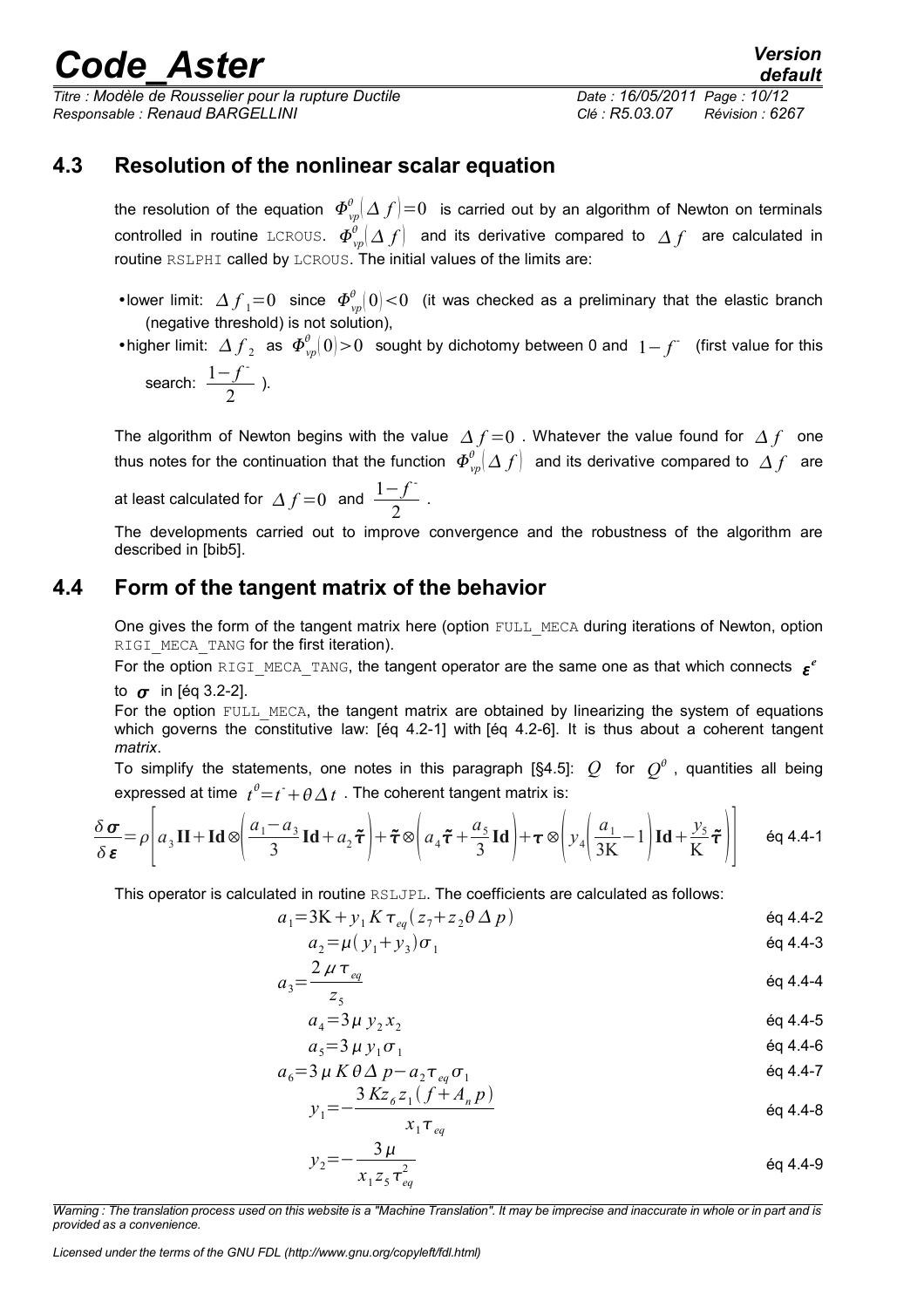*Titre : Modèle de Rousselier pour la rupture Ductile Date : 16/05/2011 Page : 11/12 Responsable : Renaud BARGELLINI Clé : R5.03.07 Révision : 6267*

$$
y_3 = -\frac{3 K z_6 z_1 A_n \theta \Delta p}{x_1 \tau_{eq}} \tag{6q 4.4-10}
$$

$$
y_4 = \frac{A_1 z_8}{z_1} + \frac{z_9 \sigma_1}{z_7 + z_2 \theta \Delta p}
$$
 \t\t\t\t\t $\text{\'eq } 4.4-11$ 

$$
y_5 = \frac{A_1 a_2 z_8}{z_1} - \frac{z_9 a_6}{\tau_{eq}(z_7 + z_2 \theta \Delta p)}
$$

$$
z_1 = 1 + A_1 \theta \Delta p D_I (f + A_n p) \exp\left(\frac{\tau_m}{\sigma_1}\right)
$$

$$
z_2 = 3 \mu + R_{vp} \tag{60.4.4-14}
$$

$$
z_3 = K(f + A_n p) z_1 - A_1 \sigma_1 (1 - f)
$$
\n
$$
z_3 = P_1 A_2 P_1 - T_2 A_3 P_2
$$
\n
$$
= P_2 A_3 P_1 - T_3 A_3 P_3
$$
\n
$$
= 69.4 A_1 16
$$

$$
z_4 - \Lambda_{vp} \circ \Delta p - \iota_{eq}
$$
  
\n
$$
z_5 = \tau_{eq} + 3 \mu \theta \Delta p
$$
  
\n
$$
\Theta 4.4-17
$$
  
\n
$$
\Theta 4.4-17
$$

$$
z_6 = D_1 \exp\left(\frac{\tau_m}{\sigma_1}\right) \tag{6q 4.4-18}
$$

$$
z_7 = z_6 \sigma_1 (f + A_n p) \tag{60.44-19}
$$

$$
z_8 = \frac{1 - f}{1 - f - A_n p}
$$

$$
z_9 = \frac{A_n}{1 - f - A_n p}
$$
 \t\t\t\t $\text{Eq } 4.4-21$ 

$$
x_1 = z_3 z_6 (z_7 + z_2 \theta \Delta p) + z_1 z_2 \sigma_1 - x_3
$$

$$
x_2 = -z_3 z_6 \theta \Delta p (z_4 + z_7) - z_1 z_4 \sigma_1 + x_3 \theta \Delta p
$$

$$
x_3 = A_n z_1 z_6 \sigma_1^2 \tag{6q 4.4-24}
$$

$$
R_{vp} = \frac{dR(p)}{dp} + \frac{1}{\theta \Delta t} \frac{dS(\Delta p/\Delta t)}{d\dot{p}}
$$

For the model plastic with nucleation of cavities "ROUSSELIER PR 'and for the model viscoplastic without nucleation "ROUSSELIER\_VISC `, the corresponding simplified equations are obtained starting from the equations above while posing respectively  $R_{vp}=dR(p)/dp$  and  $A_n=0$ .

*Warning : The translation process used on this website is a "Machine Translation". It may be imprecise and inaccurate in whole or in part and is provided as a convenience.*